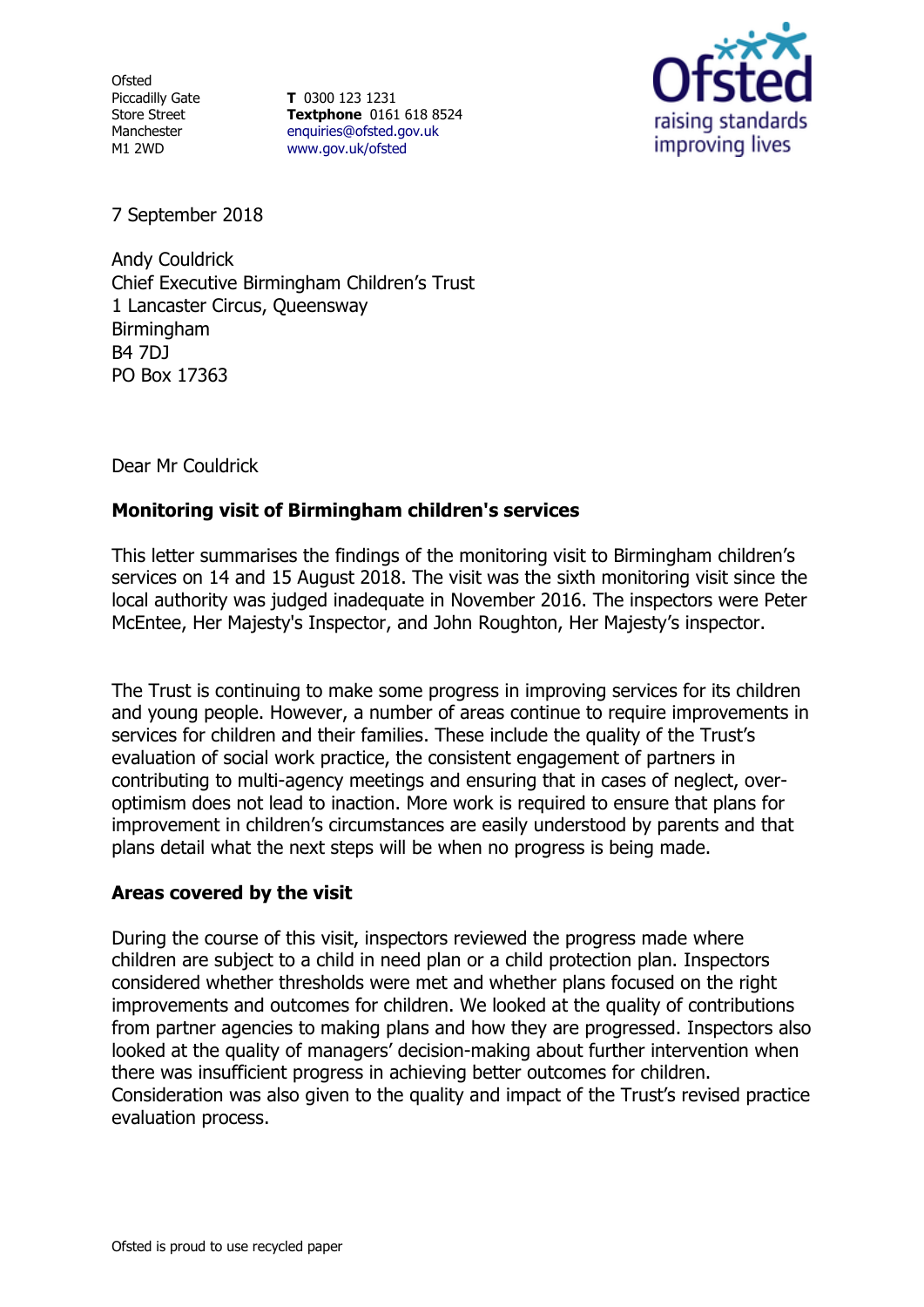A range of evidence was considered during the visit, including electronic case records and supervision files and notes, and other information provided by staff and managers. In addition, we spoke to a range of staff, including managers and social workers.

## **Overview**

There has been some progress since the last inspection of services for children subject to children in need or child protection plans. No children were seen to be at immediate risk or experiencing significant drift in the progression of work. Thresholds for children to be considered in need of services or requiring a child protection plan are appropriate and, in most cases, applied in a timely way. More engagement by partners is evident in multi-agency forums, although this is still not consistent and, where it is not happening, limits the effectiveness of these meetings. Plans in general clearly identify the risks to children and are focused on improvements to be made. In a small number of cases where issues of neglect are evident, there is a degree of over-optimism and this prevents decisions being made for further intervention at the right time. In the majority of cases, there is a willingness where appropriate to intervene further if sufficient progress has not been made. Further efforts are required to ensure that all work, including supervision, is well recorded and reflects the quality of work carried out by social workers. The Trust has made a positive step forward by introducing a new practice evaluation process. It is not yet fully embedded and further work is needed to ensure that evaluations of practice are completed to a standard that enables the Trust to fully measure and understand the quality of its practice with children and families.

## **Findings and evaluation of progress**

The Trust continues to make some progress in ensuring that its services for children and families are continuing to improve. Senior managers understand that further work is required to ensure that the standard of services for children and families in Birmingham continues to improve.

In almost all cases, thresholds for intervention are appropriately applied and no children were seen to be at immediate risk or experiencing significant drift. In a small minority of cases, children remained on a child protection plan for too long. In some cases, this was as a result of partner agency anxiety. Other cases were not subject to consideration at a child protection conference, due to over-optimism about parental co-operation despite a history of neglect.

Assessments of need are timely and lead to appropriate plans for support and intervention. Pre-birth assessments seen are informed by family history and lead to timely interventions, including, where necessary, alternative care arrangements for children.

Child protection and children in need plans accurately identify areas of risk and improvements required. Although outcomes sought are identified, they are often very general and not specific enough to the circumstances of individual children.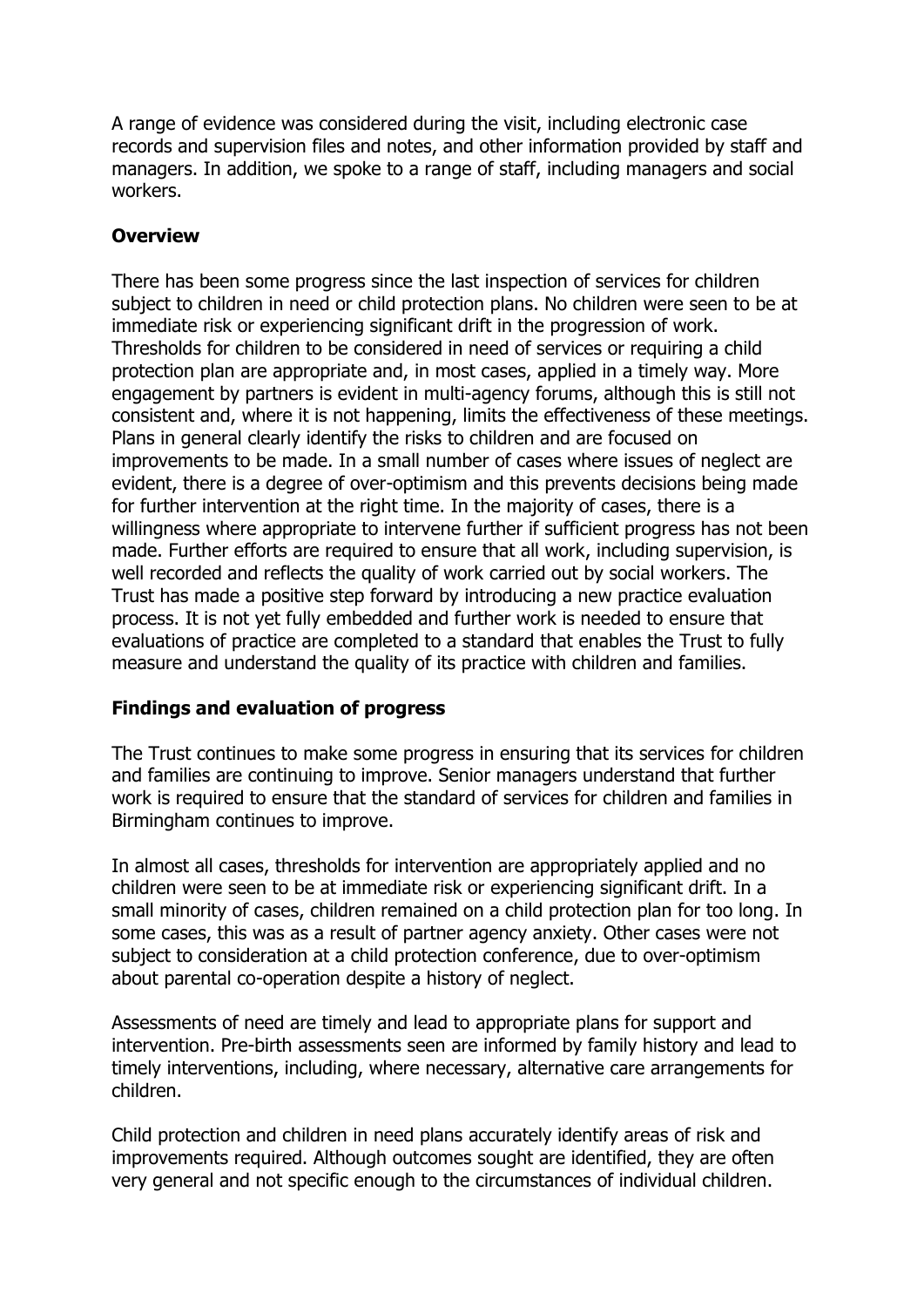This means that in some cases it is more difficult to measure progress towards desired outcomes. Plans are not consistently SMART, with some lacking measurable and time-related objectives. This makes a determination of progress more difficult and contributes to a few children remaining on plans for longer than they needed to.

Future plans for children are not always considered or recorded at case conferences and conference reviews. In some cases, significant decisions on the future direction of plans are taken outside of the conference format within days of a conference having been held and without the conference chair being consulted. In these cases, opportunities are lost to discuss options on a multi-agency basis and ensure that the conference chair has a role in case direction.

While, in many instances, there is an attempt in conferences and plans to explain what needs to improve, the language can still be complicated and difficult for some parents and older children to understand. Some language used is opaque. This is particularly the case in relation to contingency plans, which often contain the phrase 'the Trust will seek legal advice', rather than spelling out how the Trust will respond to increasing risks.

Core groups and children in need meetings are held regularly. Both meetings are used to update child protection and children in need plans, which helps to measure progress. In core groups, this could be enhanced by greater use of a risk scaling tool that is already used in child protection conferences.

During this visit, we saw an improvement in multi-agency attendance at conferences and core groups, but regular attendance from key agencies remains inconsistent. Where attendance is poor, the value of conferences and core groups is limited and progress and access to information, services and resources are hampered. In a small number of cases, schools do not demonstrate a clear understanding of their role in ensuring access to resources for those clearly in need of services. This includes a very late referral to the Trust for a severely disabled adolescent and not prioritising entry to school for a child on a protection plan. Social workers have expressed frustration about the high threshold for access to child and adolescent mental health services (Forward Thinking Birmingham) and long delays in the commencement of services when the threshold is met, delaying improved outcomes for children. Senior managers in the Trust are aware that cross-partnership working requires a continued focus if an effective frontline response to the needs of vulnerable children is to be delivered.

Social workers know their cases well. Children are being seen alone and their views and experiences are captured through age-sensitive direct work. Statutory visits are routinely undertaken within agreed timescales and often more frequently than that. Recording of visits is of variable quality, with the best demonstrating a clear link to the plan of intervention and poorer examples lacking relevance and purpose. Case summaries, chronologies and genograms are not consistently up to date.

Social workers reported that supervision is regular and recorded. However, in examples seen, the record does not always reflect the reported quality of the